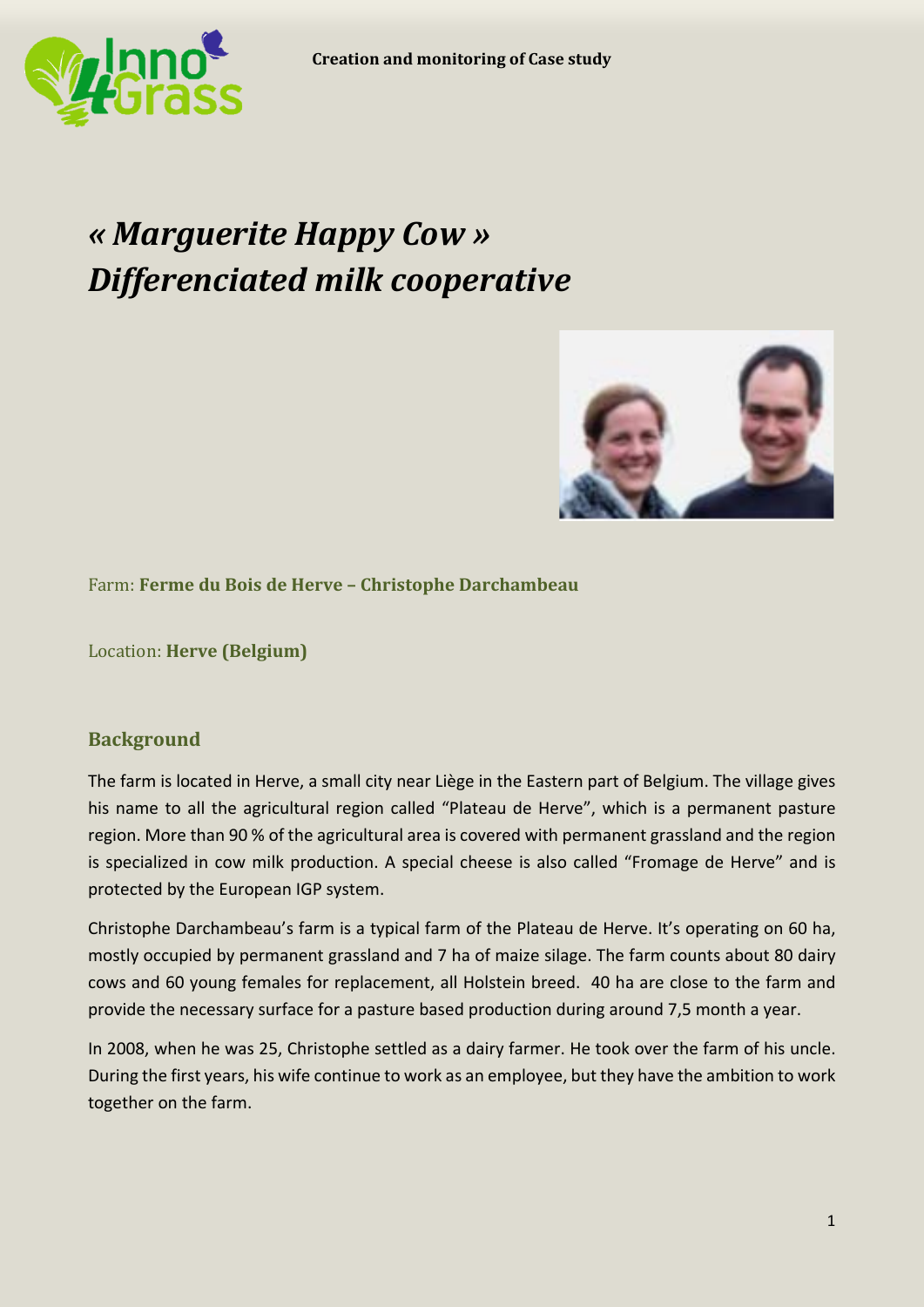

With the dairy crisis of 2014, Christophe and Sabine are faced with two options: either they borrow and heavily indebted to increase their herd of cows, hoping to reach a decent income; or they diversify their activities in order to increase the earning.

The couple then decides to start a few school visits. Then they invest themselves to receive and animate the proposed activities. Today, the couple works full time on the farm and has just hired a person for the summer season. It's very important to present agriculture to other persons and especially children. The farm welcomes more than 3000 persons a year with this activity.

# **Detailed description**

The innovation concerning grass is the participation of Christophe Darchambeau as member of "Marguerite Happy Cow".



The cooperative Marguerite Happy Cow existing since 2015 and brings together regional dairy farmers and processors. In 2017, 9 dairy farmers are involved for a production of about 4 million liters milk per year, one feed processor and 2 cheese factories. The aim of the co-op is to product a differentiated-quality milk, based on grass and local production. Another goal is to give the concerned producers a fair income for this quality. From now on, consumers are also allowed to take part into the co-op.

Production specifications are discussed between cooperative members and are controlled by an external certification organisation. Here are the 5 key specifications for Marguerite Happy Cow :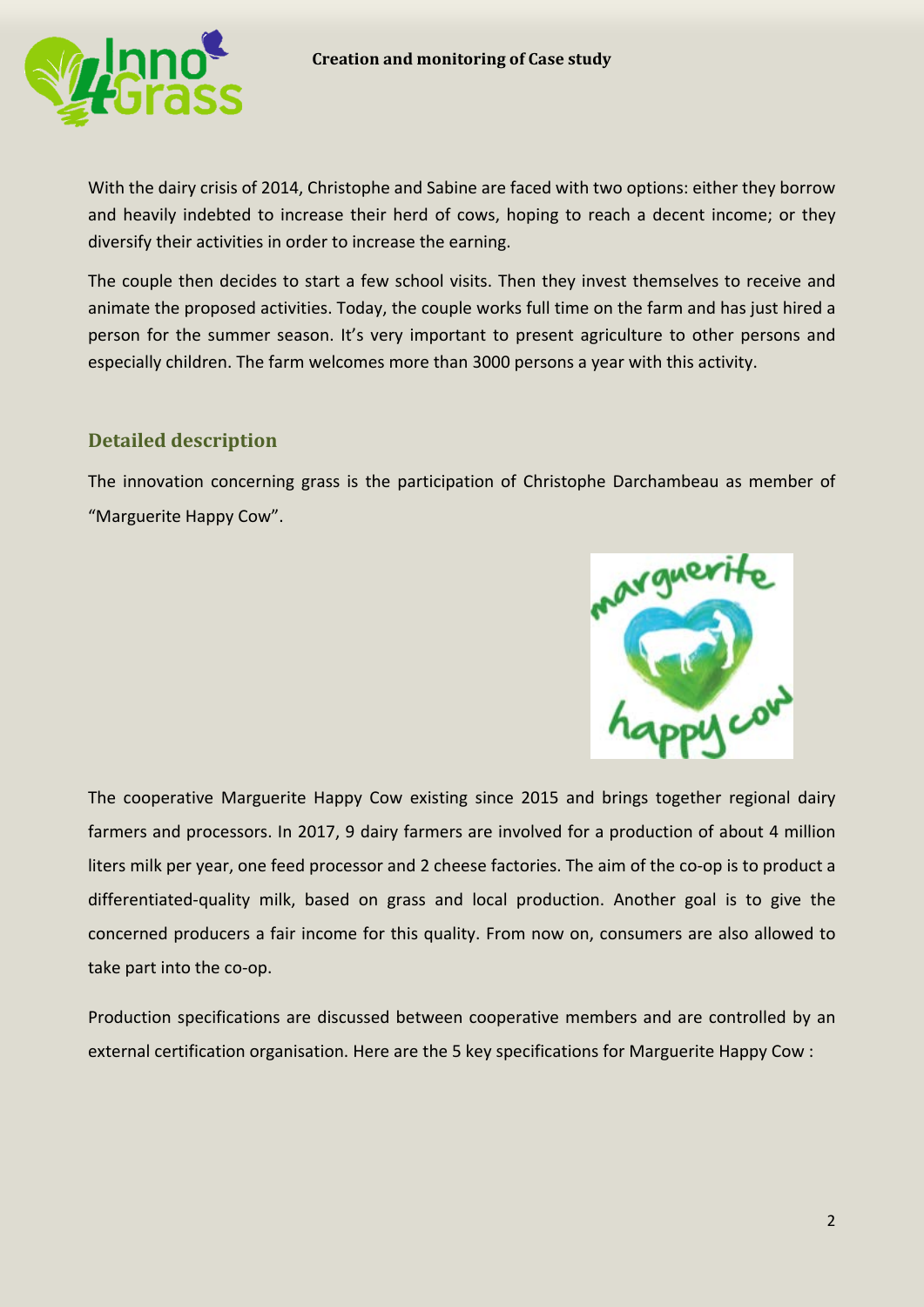

#### **Grass and pasture :**

The first and most important point is linked to grass, which is very important for the quality of the milk and the quality of the cheese.

Milking cows must pasture at least 180 day per year. The surface rate is maximum 4 milking cows per hectare of pasture, in average, during all the season. The total ration (raw forages) must also include more than 70 % of grass.

#### **Local feed :**

All the feed must be natural and local.

All forages must come from less than 100 km ; and all concentrates from less than 300 km. Anyway these restrictions about pasture and grass (here presented and other) lead to reduce forage importation needs. GMOs and palm products are also strictly banned.

## **A differentiated-quality milk :**

Grass silage must be analysed and must be dry enough. The milk quality is controlled every time and has to respond to high quality criteria. These are about maximum presence of butyric and e.coli. The minimum protein content must be 3,4 % in average on the year. The milk is loaded distinctly and goes directly to the cheese factories.

## **Human scale and fair income :**

The obligation to pasture enables to keep human scale farms.

The milk price is always higher than other dairy. This is justified by the high quality of the milk and the farmers production constraints. The bonus varies, and depends of the average milk price in Belgium. When the milk price is low, the bonus is higher. This contributes to give dairy farmers a fair and more stable income.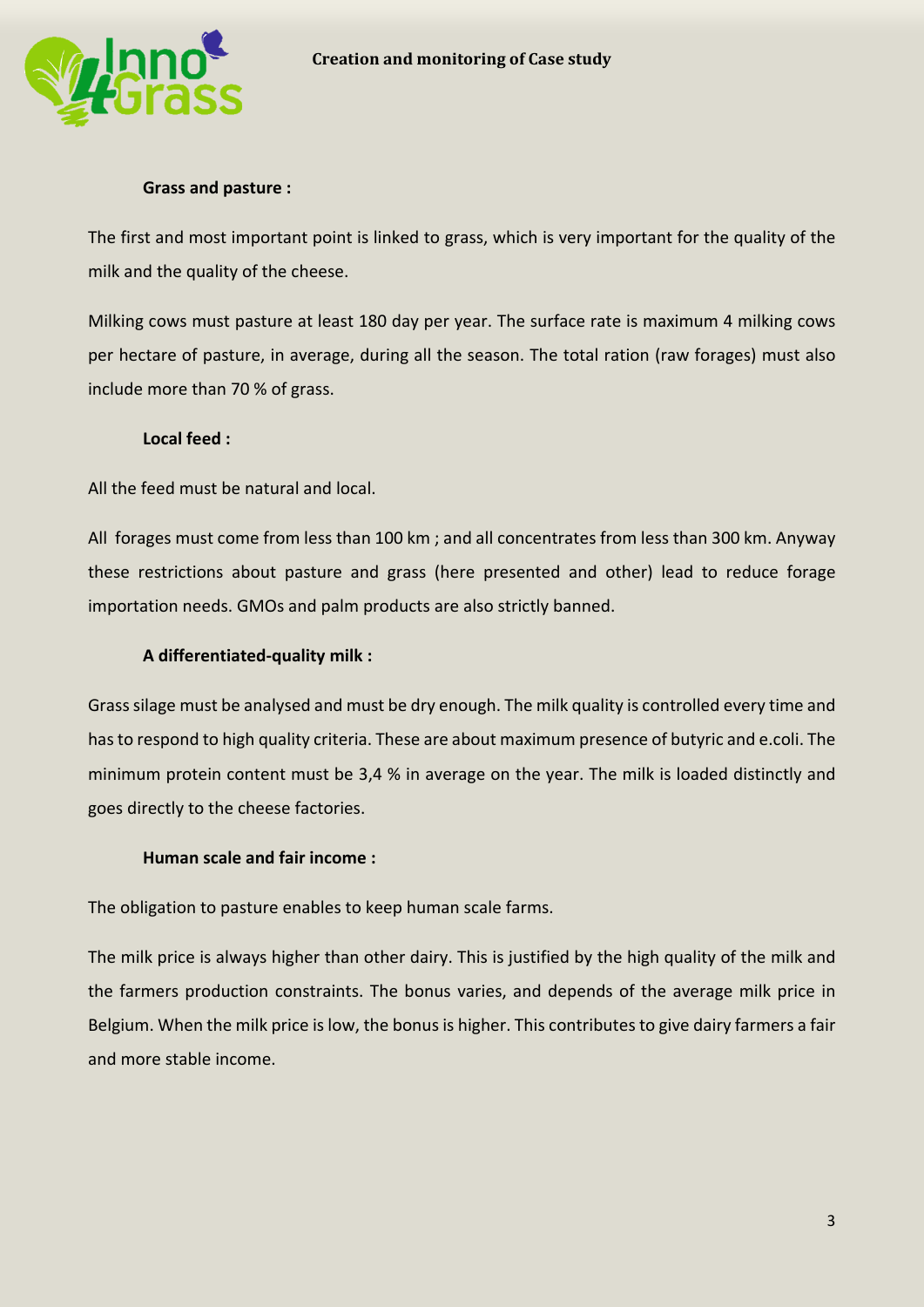

#### **Local products :**

The local transformation into cheeses, and also other products in a near future, leads to generate added value for all members of the co-op. Members are more implicated in all the process and can benefit from this more efficient integrated production system.

#### **Results**

An adaptation phase took place. During one year, before the engagement in the cooperative, the milk quality and the implementation of the other specific production requirements were observed on the farm.

Some requirements needed for the production of cheese imposed small changes. It's more adjustments than big transformations. And these adjustments don't need investments or costs. For example, the silage dry matter has been changed. The silage is now harvested at a higher dry matter for the quality of cheese. Also, cleaning wipes are now used for each milking.

The milk price is more stable in the Co-op. But this result is less visible during the last two years, because the standard milk price is quite stable and high.

There is a good satisfaction to produce a differentiated-quality milk. The communication with consumers is also very important and completely in touch with the other activity of school visits.

## **Adoption criteria**

The first important criteria for Christophe is economic. The participation into the Co-op don't need financial investment or major modification in his farm. It's very important for a young couple of farmers.

It allows to participate to local production (very popular nowadays) with no needs of big investments or additional work on the farm.

Another important criteria is communication. For the participation in this king of project, farmers must like to communicate, with other farmers and processors in the cooperative and with